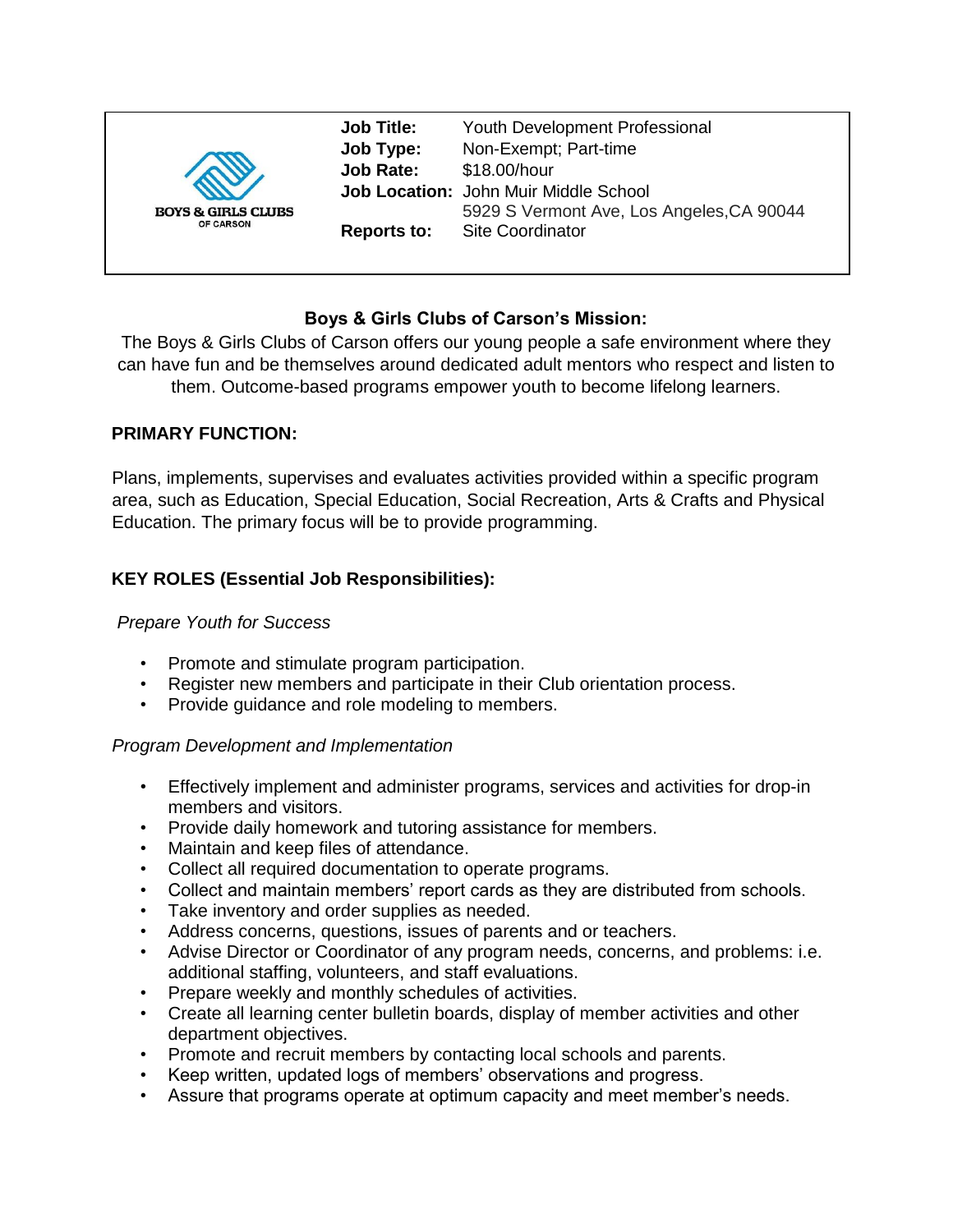- Monitor and evaluate programs, services and activities to ensure safety of members, quality in programs and appearance of the unit at all times.
- Prepare periodic activity reports.

## *Supervision*

- Maintain members order and discipline by managing members' behavior; reinforces
- rules of the club and all the recreational areas.
- Maintain a clean room/environment by sweeping, disinfecting, and organizing at the end of the day.
- Help develop injury prevention methods, evaluates injuries.
- Ensure a productive work environment by participating in regular unit and organization staff meetings.

# **ADDITIONAL RESPONSIBILITIES:**

- May participate in special programs and/or events.
- May be required to drive Club van and obtain Class B license.
- May be required to help in other program areas.
- Assume other duties as assigned.

# **RELATIONSHIPS:**

**Internal:** Maintains close, daily contact with Club staff (professional and volunteer), Club members, and supervisor to receive/provide information, discuss issues, explain guidelines/ instructions; instruct; and advise/counsel.

**External:** Maintains contact with external community groups, schools, members' parents and others to assist in resolving problems.

## **REQUIRED SKILLS:**

- High School diploma or GED.
- Experience in working with children.
- Knowledge of youth development.
- Good level of responsibility, reliability, and punctuality.
- Ability to provide guidance, assistance, and/or interpretation to others on how to apply procedures and standards to specific classes.
- Ability to utilize a wide variety of reference, descriptive data and information.
- Ability to carry out instructions furnished in written, oral or diagrammatic form. Involves semi-routine standardized work with some latitude for independent judgment concerning choices of action.
- Ability to motivate youth and manage behavior problems.
- Ability to deal with the general public.
- Ability to plan and implement quality programs for youth.